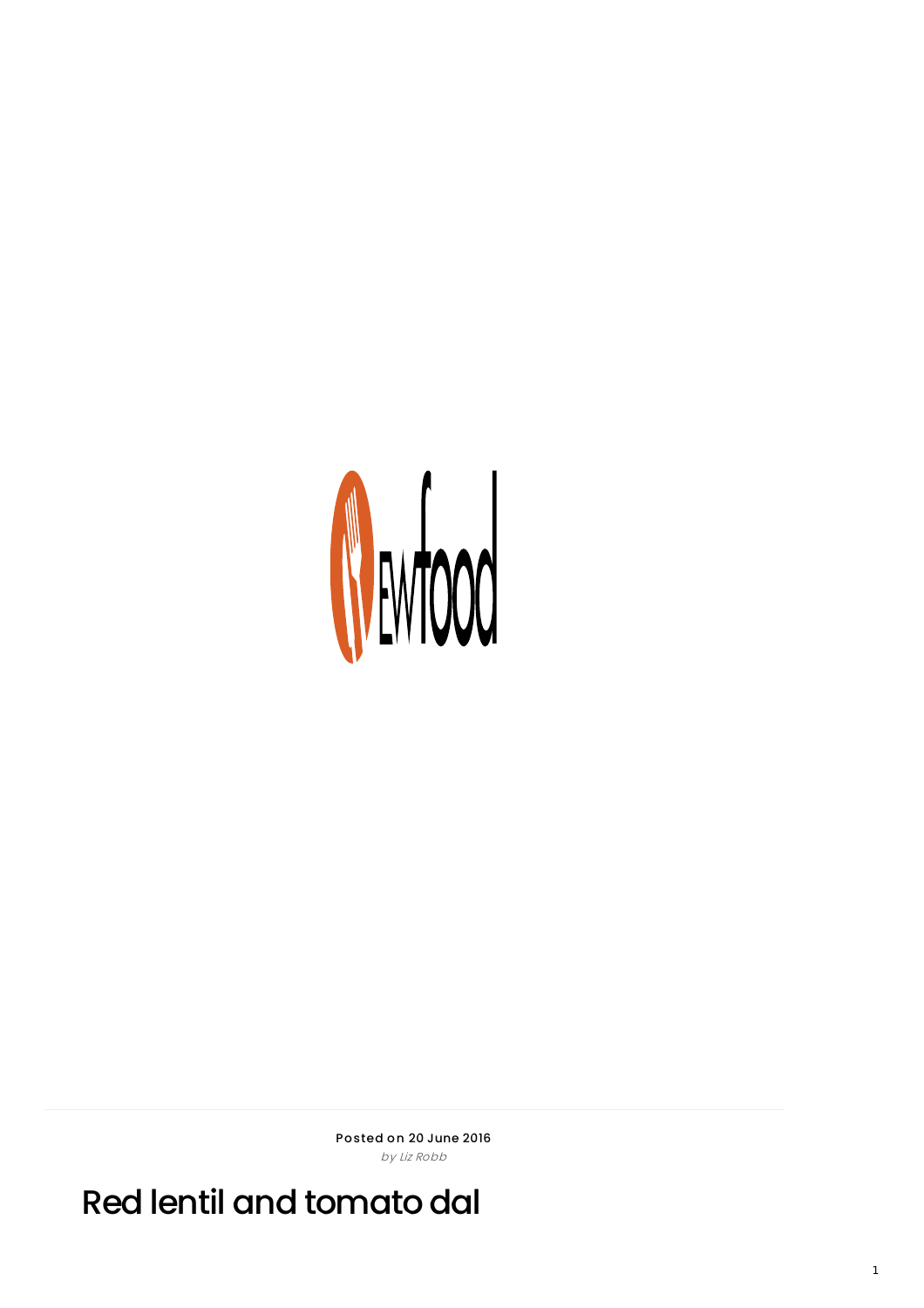

## **Ingredients**

2 large vine tomatoes 1 small onion A small piece of fresh ginger A small green chilli 3 cloves of garlic 200g red lentils 1-2 tablespoons of oil Three quarters of a teaspoon of mustard seeds Three quarters of a teaspoon of cumin seeds Half a teaspoon of red pepper flakes A teaspoon of ground turmeric Salt and freshly ground black pepper 1 lime Fresh coriander [optional]

## Preparation

- 1 1. Score the skin of each tomato right around with a sharp knife, starting at the top, then do the same again, starting at right angles to the first cut. Place the tomatoes in a bowl of boiling hot water for a minute or two, making sure that the water completely covers them, then remove them. Slice off the very top part where the stem was attached, peel off the skin and chop into small pieces. 2. Peel the onion and then chop finely. Peel and grate or very finely chop the ginger. Deseed and finely chop the chilli. Peel the garlic cloves.
- 2 3. Rinse the red lentils thoroughly in plenty of cold water, picking out any tiny pieces of grit that may be there. Place them in a pan with 475ml of cold water, bring to a simmer and cook for 10-12 minutes, or until the lentils begin to soften. Turn off the heat and set to one side.
- 3 4. In another saucepan, heat the oil
- 4 I had olive oil, use whichever oil you prefer. Add the mustard and cumin seeds and allow them to cook for just 1 minute
- 5 be careful, they will pop and spit! Then reduce the heat, stir in the chopped onion, the ginger and the chilli, then the crushed garlic and the red pepper flakes, and cook gently